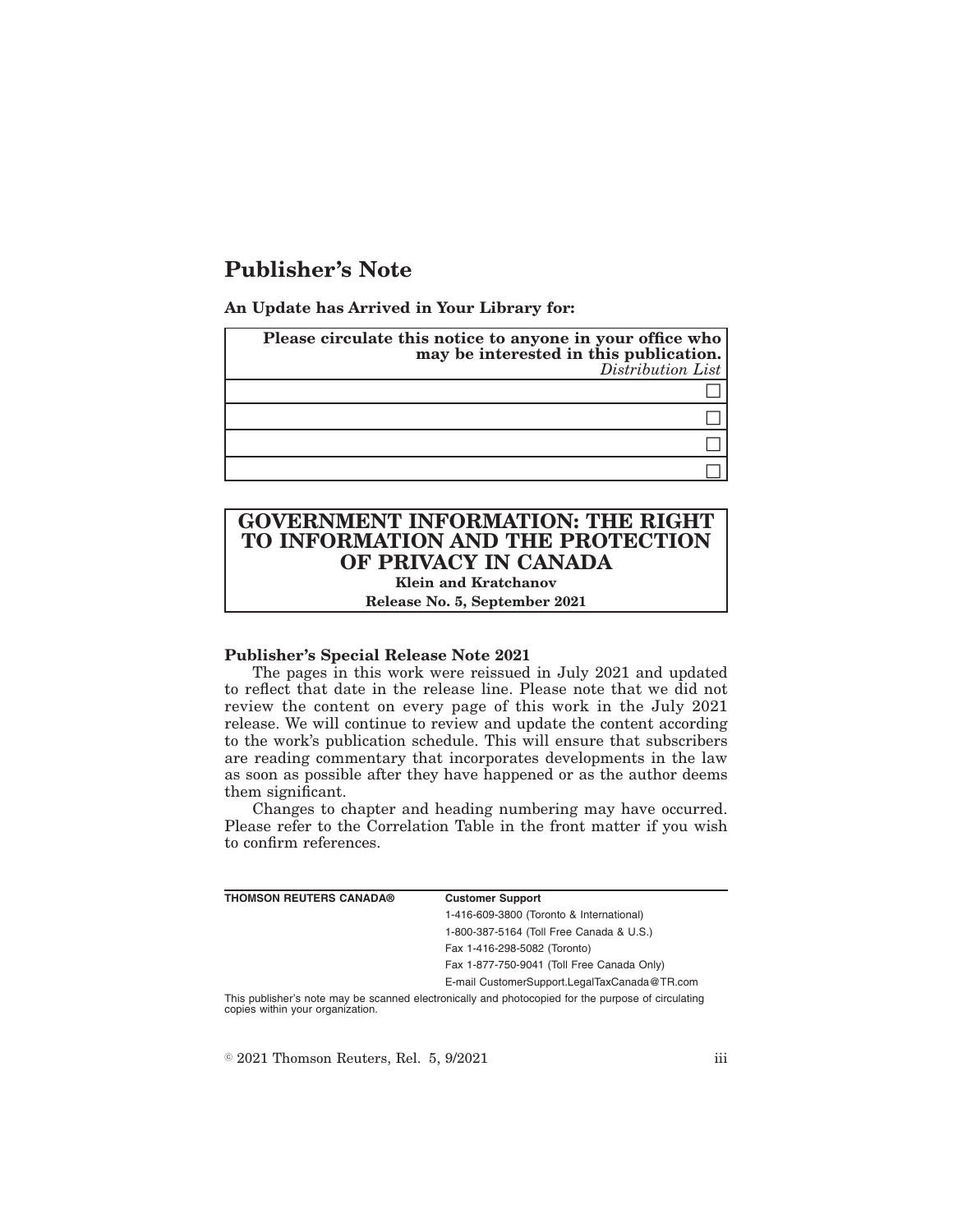*Government Information: The Right to Information and the Protection of Privacy in Canada*, by Kris Klein and Denis Kratchanov, is the only publication of its kind dealing exclusively with access to information and privacy of personal information in the public sector in Canada. This is the second edition of Government Information.

The first edition was written by Colin McNairn and Christopher Woodbury and was maintained by them, through updating releases, for the period from 1989 through 2008.

#### **Highlights**

This release features updates to the Issues in Focus section, the Words & Phrases, and legislation for Ontario and Prince Edward Island.

- E **Issues in Focus Does the Privacy Commissioner in Alberta have standing to launch an appeal of a judicial review decision quashing one of the Privacy Commissioner's orders? —** The current state of the law in Alberta is such that a Privacy Commissioner does not have standing to commence an appeal of a judicial review decision that quashed the Privacy Commissioner's order unless the matter at issue is jurisdiction. There is no right to appeal on the merits of the judicial review decision. This is distinct from the ability of the Privacy Commissioner to make submissions on an appeal launch by another party, which is allowed.
- E **Issues in Focus What factors will the Alberta Privacy Commissioner or courts consider when deciding whether the necessity for public scrutiny pursuant to section 17(5)(a) of the Freedom of Information and Protection of Privacy Act, R.S.A. 2000, c. F-25 ("FOIPP Act") favours disclosure of third party personal information? —** Section 17(5)(a) of FOIPP Act does allow a public body to consider in its evaluation of whether disclosure of personal information would be an unreasonable invasion of a third party's personal privacy, the fact that disclosure may be desirable for the purpose of subjecting the activities of a public body to public scrutiny. However, it is only one of the factors to be considered along with the other factors set out in s. 17(5) or any other factors which may not be specified in s. 17(5) but that are relevant to the matter.
- E **Issues in Focus What is required to engage section 32 of the Freedom of Information and Protection of Privacy Act, R.S.A. 2000, c. F-25 ("FOIPPA") —** The burden of proof under s. 32 rests with the applicant. It will be necessary for the applicant to show that the pre-conditions for s. 32 exist. These pre-conditions are: a) risk of significant harm to the environment, b) risk of significant harm to the health or safety of the public, and c) release of the informa-